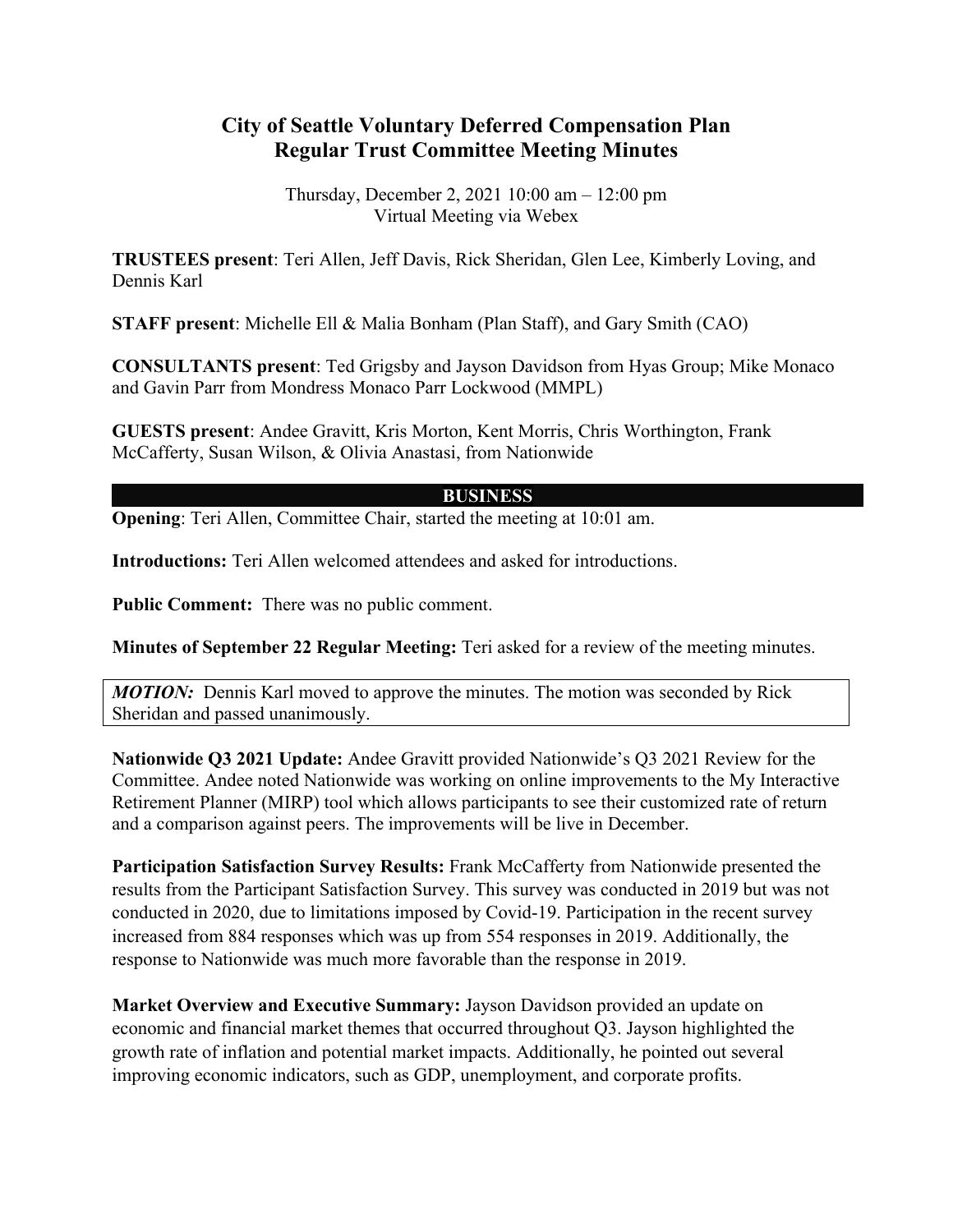Minutes of December 2, 2021 Deferred Compensation Plan Meeting Page 2 of 3

Ted Grigsby reviewed the Plan performance, allocation, cash flows and compliance report. Ted noted there were five investment options flagged in the compliance report. Four of the five have been addressed in previous meetings and will remain on watch (Galliard Stable Value) or will be removed and replaced on December 16, 2021 (American Funds Growth Fund of America, Fidelity Contrafund, and Principal Diversified Real Asset). The remaining fund in violation of the IPS criteria was the American Century Mid Cap Value fund (AMDVX), which underperformed its relative peer group and benchmark over the previous five years, (59th percentile, -0.80%). Ted discussed the manager change that occurred within the American Funds Euro Pacific Growth fund and discussed the likely minimal impact due to the management-bycommittee approach taken by the firm. Ted mentioned the newly available Vanguard Target Retirement Income offering that may be considered by the Committee to add to the plan. Hyas Group will discuss this offering in more detail during future Committee meetings.

*MOTION:* Dennis Karl moved to place the American Century Mid Cap Value fund (AMDVX) on watch. The motion was seconded by Jeff Davis and passed unanimously.

**Legal Update**: Mike Monaco informed the Committee that a plan participant now holds another ETF within the self-directed brokerage window since the DFA investment firm converted another mutual fund into an ETF. Mike noted it is counter to the City's policy to allow investments in non-mutual fund offerings in the self-directed brokerage window. Gavin Parr and Mike Monaco discussed the potential course of action the Committee may take in this scenario. Additionally, they pointed out that the investment policy provides flexibility for the plan to maintain the offering in this scenario.

**MOTION:** Jeff Davis moved to allow participants to maintain ETF holdings if impacted by a mutual fund conversion. Mutual funds converted to ETF holdings will have sell only status. Also, no additional dollars can be added to expand ETF positions. The motion was seconded by Kimberly Loving and passed unanimously.

**Executive Session**: The Committee entered an Executive Session to review negotiations on the performance of a publicly bid contract beginning at 11:20am and ending by 11:28am. The Executive Session ended, and the Committee returned to open session.

**Plan Staff Updates:** Michelle Ell informed the Committee she will be sending out the schedule for 2022 meetings, noting it will again be the fourth Wednesday of every other month. She noted meetings will be via WebEx unless there is a return to office decision, in which case she will book a room at SMT. Michelle shared the Plan auditor contract with CLA (CliftonLarsonAllen) was now due and the Committee needed to decide whether to hold an RFP or extend the contract.

**MOTION:** Glen Lee moved to extend the audit contract with CLA for an additional one-year term to 12/31/22 to cover audit services for the year ending 12/31/21. The motion was seconded by Kimberly Loving and passed unanimously.